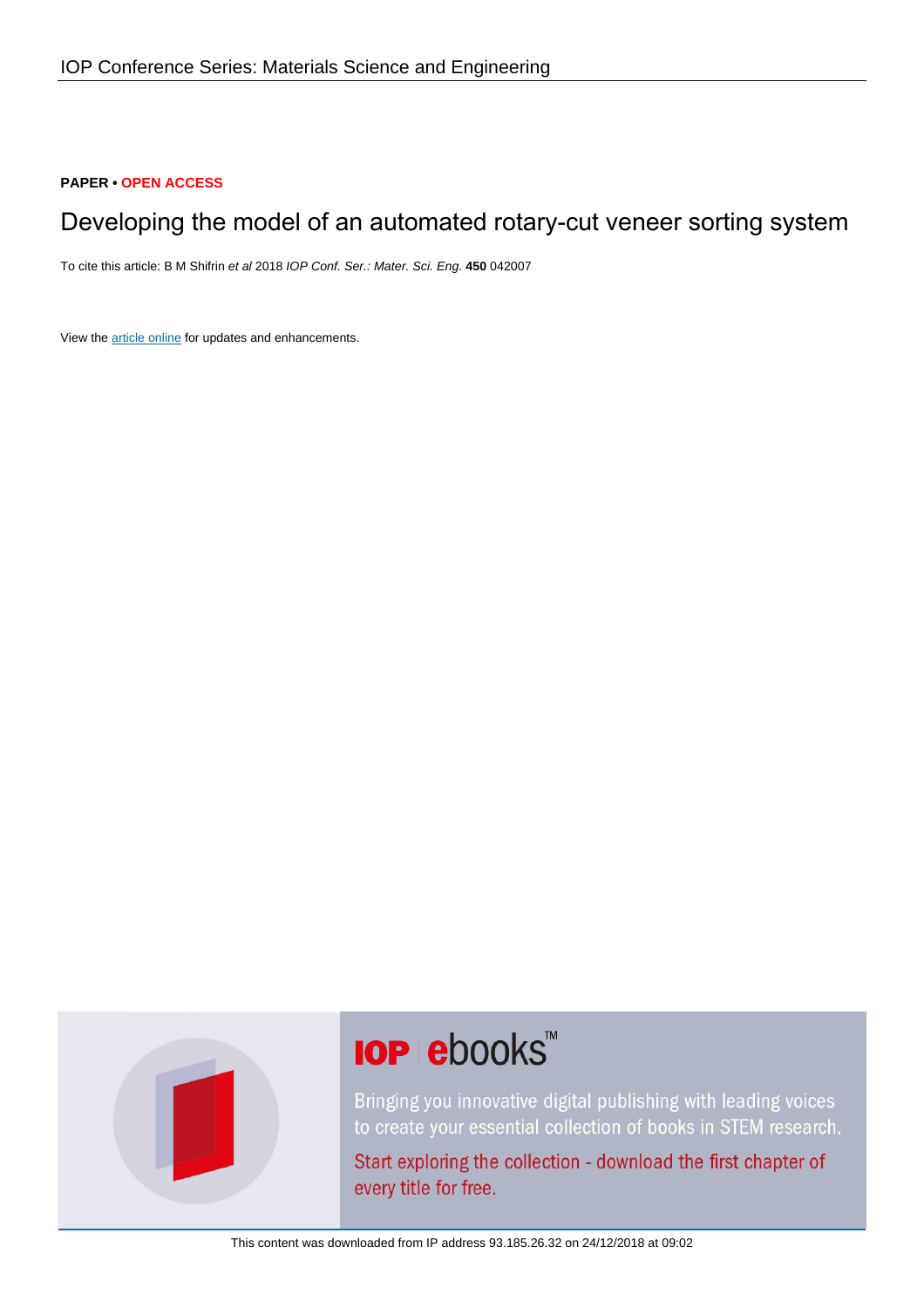# **Developing the model of an automated rotary-cut veneer sorting system**

**B M Shifrin**<sup>1</sup> **, I V Eliseev**<sup>1</sup> **, V A Sokolova**<sup>1</sup> **, N V Melamed**<sup>1</sup> **and S A Voinash**<sup>2</sup>

<sup>1</sup> Department of Mathematical Methods in Management, Saint Petersburg State Forest Technical University, Saint Petersburg, Russia

<sup>2</sup> Department of Land Transport Systems, Rubtsovsk Industrial Institute (Branch) of Polzunov Altai State Technical University, Rubtsovsk, Russia

E-mail: shifrinb@mail.ru

**Abstract**. The paper suggests an approach to developing the veneer sorting model based on fuzzy logic. Wide implementation and development of automated rotary-cut veneer sorting system is inhibited by the difficulties when creating analytical models. The reasonability of using fuzzy logics for veneer sorting is due to the large number of factors having significant impact, and rich expertise of engineers. The model was built and tested for two main factors: the number of healthy and deformed knots. Further studies shall be aimed at increasing the number of factors considered, collecting statistic and expert information in order to build membership functions for linguistic variables, and forming the base of rules bringing relation between the input and output variables.

#### **1**. **Goals and tasks**

The goal of this paper is to create control algorithms for sorting veneer by quality having a set of poorly formalized factors using fuzzy logic.

Currently specialists in automation of technological processes are interested in control laws based on fuzzy logic. The concept of fuzzy set is an attempt to formalize linguistic data to use them in mathematical models. This notion is based on idea that the elements of a set have common characteristics but share them to different degree. As result these elements may belong to the set to different degree. This allows to formalize tasks with large number of influencing factors, like sorting veneer by quality.

Veneer is the main semi-finished product that has been used for years in furniture industry, in laminated wood manufacture. With that, it is greatly suitable for contemporary trends toward intense and careful consumption of natural resources.

Depending on production types, veneer can be sliced or rotary-cut. Veneer is always sorted after drying.

Generally, veneer can be sorted according to the following properties [1]:

- Timber species. Determined during hydro-thermal treating;
- Veneer thickness. Set in the rotary lathe. After cutting, each pile consists only of veneers of the same thickness;
- Purpose. Plywood, single use, repairs, edge-gluing;
- Quality (by sorts).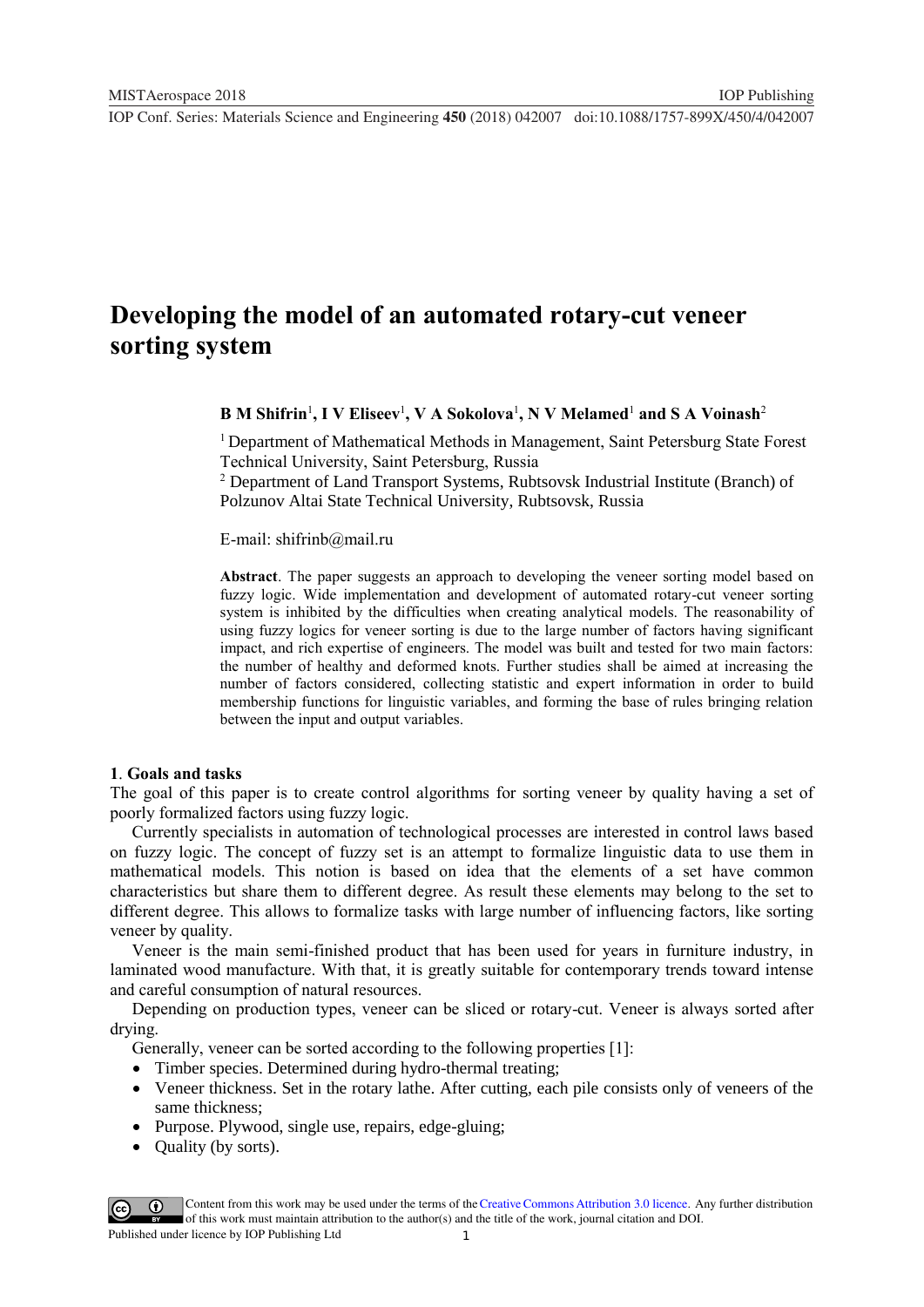First three properties are known or controlled during technological process, but sorting by quality requires additional technological operation.

Sorting veneer by quality is one of the most important operations in technological process. It defines product yield of various veneer sorts. Most often veneer is sorted by operators depending on a set of veneer sheet's flaws (flaws caused by natural conditions of growth and manufacturing defects). The number of possible combinations of flaws is very large. In addition, some defects are difficult to define with required accuracy. An operator should give correct general estimation of veneer sheet's quality, avoiding large variations of quality within one sort of veneer. As result, time spent for sorting one veneer sheet may vary greatly depending on operator's qualification. It may influence badly on general productivity and product quality due to significant impact of human factor.

When visually evaluating the sort, an operator is guided by GOST or product specifications. The main difficulty of sorting is to define correctly quality properties of veneer.

According to GOST 99-2016 [2], rotary-cut veneer has 5 sorts: E (elite), I, II, III, IV for hardwoods, and Ex (elite), Ix, IIx, IIIx, IVx for softwoods.

For each veneer sort, tolerable flaws and defects are determined. The most significant flaws are knots of different size and type, end shakes, abnormal stains and rot (black heart, brow stains, flecks, and blue stains), barking pocket — the flaws caused by natural conditions of growth. Manufacturing defects are uneven gage, roughness and waviness, splits, etc.

As described in GOST 99-2016, there are poorly formalized factors making sorting less automated and more labor-consuming. Usually, an operator visually evaluates the sort of each sheet and presses the number of the corresponding pocket. Veneer sheets are then transported to their dedicated places. Manual sorting, in its turn, is very intensive. The Order No. 1143n of the Ministry of Labor of the Russian Federation dated December 25, 2014 introduced the professional standard "Quality supervisor in producing of veneer, plywood, and wood boards".

Grade lines involving photosensors and built-in computers for automated sorting are already known. The system detects stains on a veneer sheet and their quantity, dimensions, area, and then compares these parameters with the reference standards in memory. Based on this, it assigns the appropriate sort [3, 4]. However, wide implementation and development of automated grade lines is inhibited by the difficulties when creating analytical models.

#### **2. Research method**

The paper suggests to automate the process of veneer sorting applying fuzzy logic. As mentioned in [5, 6], the reasonability of using fuzzy logic methods is driven by the difficulty of building analytical models of systems and the rich expertise of operators, their knowledge and skills in managing certain technological processes.

This paper suggests applying the fuzzy inference algorithm for architecting the model of an automated rotary-cut veneer sorting system. We can consider sorting only hardwood veneer, while the model for softwood veneer will be analogical. The tools used are Matlab (Fuzzy Logic Toolbox included), where the base is FIS (Fuzzy Inference System) that contains data required for implementing the input-output interaction.

The key principles of fuzzy logic are fuzzy set and linguistic variable.

A fuzzy set is characterized by a continuous membership function that can possess any intermediate values between 0 and 1. A linguistic variable is a variable set on the linguistic scale and takes on values in the form of words and phrases of a natural language. A separate value of a linguistic variable (linguistic term) is set with the single membership function — each term corresponds to a fuzzy set.

According to [2, 7], we pick out the parameters most significant for sorting:

 Healthy intergrown light or dark knots (Knots1). To be evaluated by the sum of multiplications of the numbers of knots and their diameters per 1 sq. m (mm);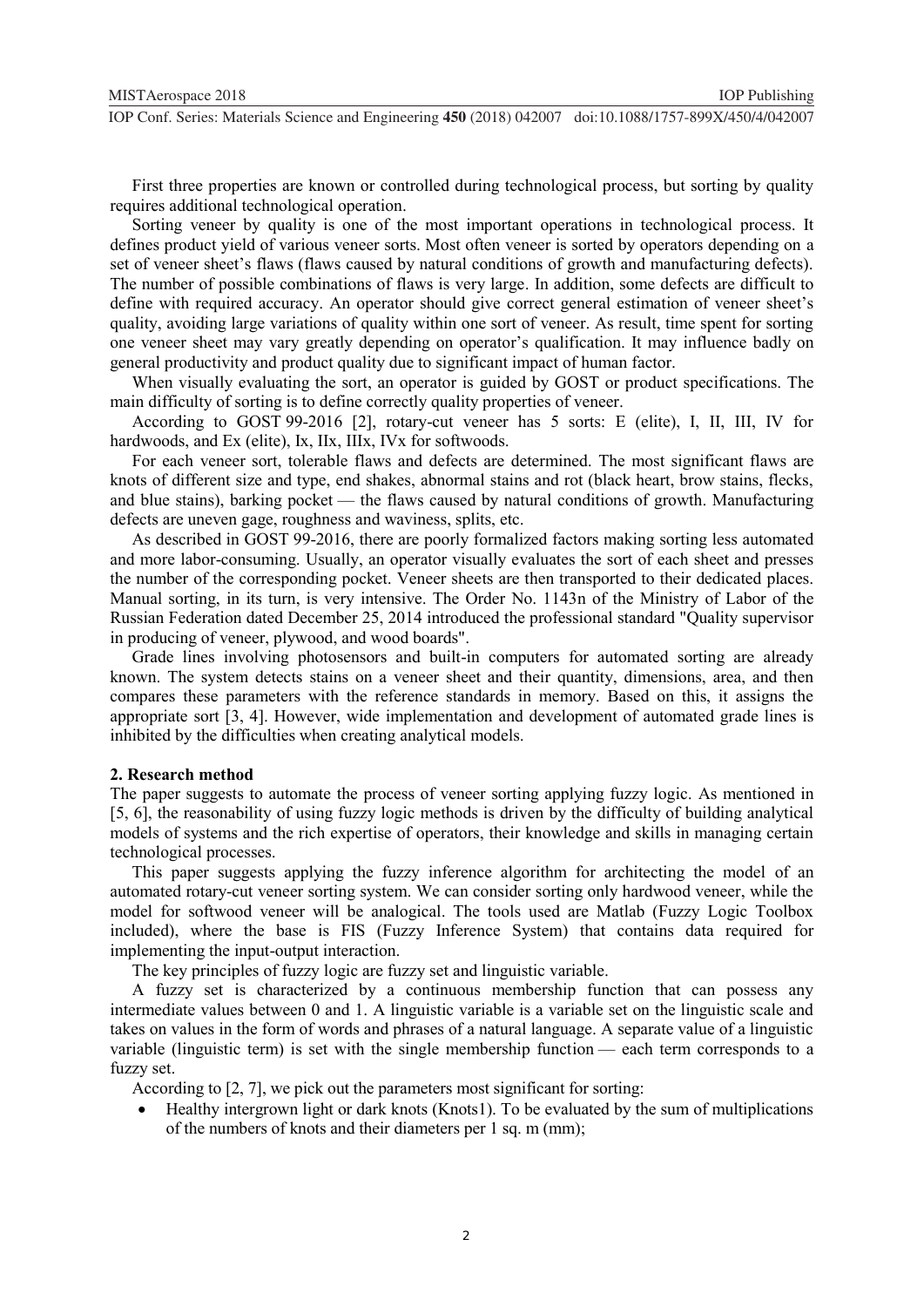Partially intergrown, black knots, loose knots and apertures, wormholes (Knots2). To be evaluated by the sum of multiplications of the numbers of knots and their diameters per 1 sq. m (mm).

## **3. Modelling results**

Thus, we have 2 input (Knots1 and Knots2) and 5 output (SortE, Sort1, Sort2, Sort3, Sort4) linguistic variables (see figure 1).



**Figure 1.** Sorting process based on fuzzy logic.

Membership functions, drawn in Matlab and regarding terms of input variables and the output variable Sort1 are given in Figures 2-4. For other output variables, membership functions have the similar form.



**Figure 2.** Membership functions for Knots1.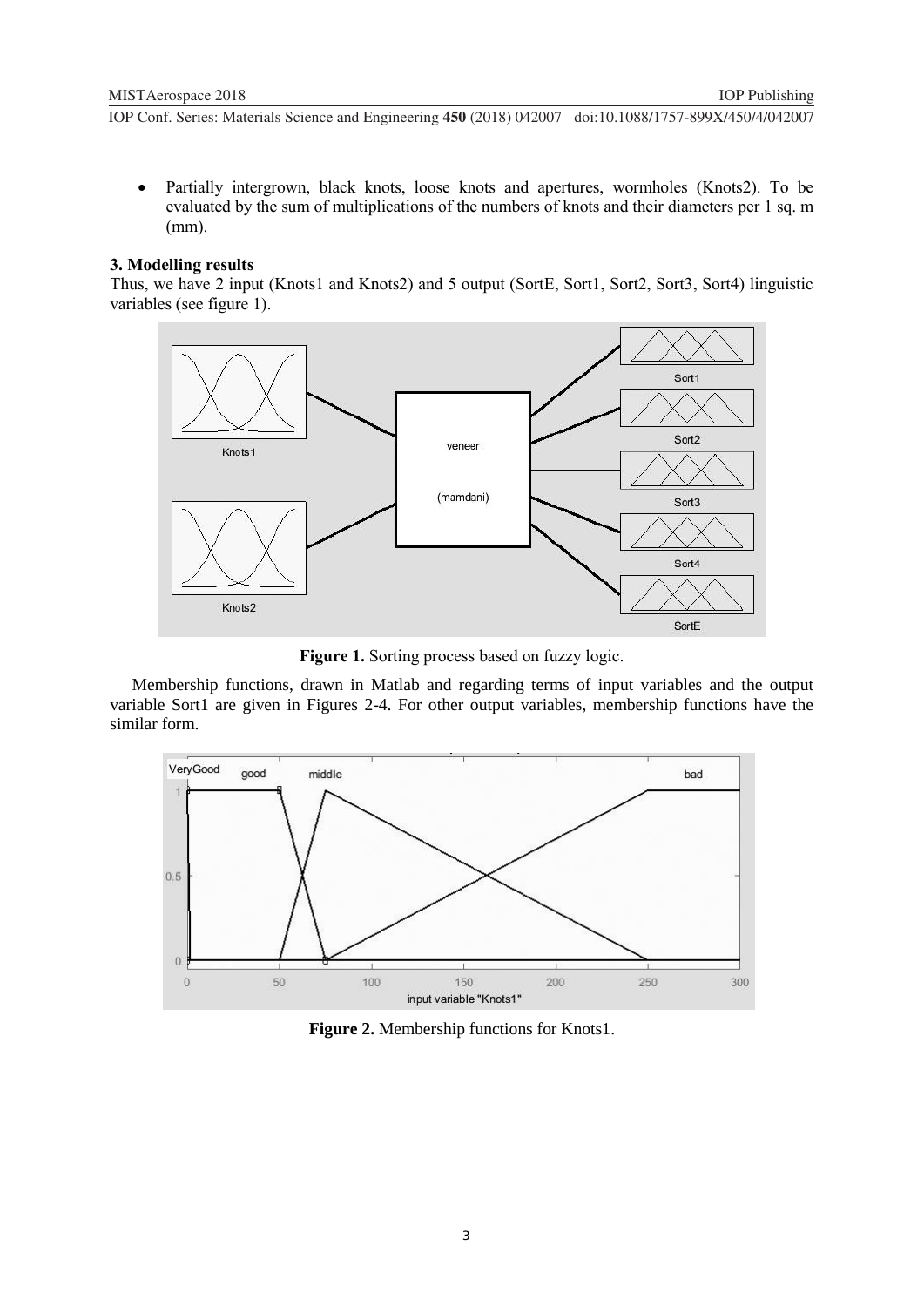

**Figure 3.** Membership functions for Knots2.



**Figure 4.** Membership functions for Sort1.

The base for the fuzzy inference is the rule base containing if-then fuzzy statements and membership functions for corresponding linguistic terms.

The rule base architected by means of the suggested algorithm and built membership functions is given in figure 5.



**Figure 5.** Rule base.

Using FIS Editor, we draw an example of an input-output surface corresponding to the created fuzzy system (see figure 6).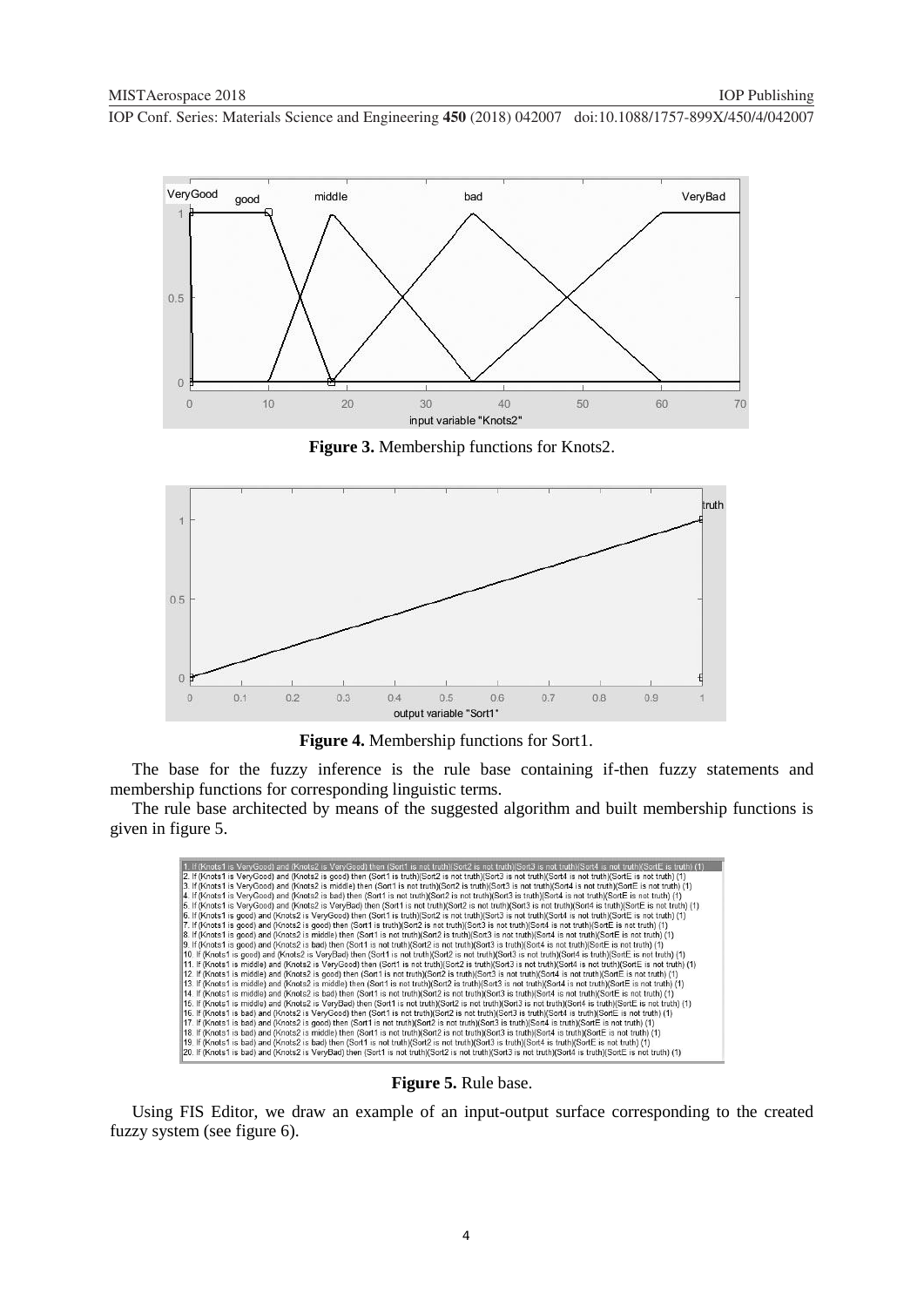

Figure 6. Dependence of Sort1 on Input Variables.

Testing the model created is based on setting values of input variables in Rule Viewer (see figure 7). With that, the program calculates the result through defuzzification. Figure 7 shows that at integral values of healthy knots (40 mm) and deformed knots (12 mm), a veneer sheet is likely to be assigned Sort 1. In arguable situations, a quality supervisor can be involved. The results acquired by means of the model, are adequate.



**Figure 7.** Testing the model.